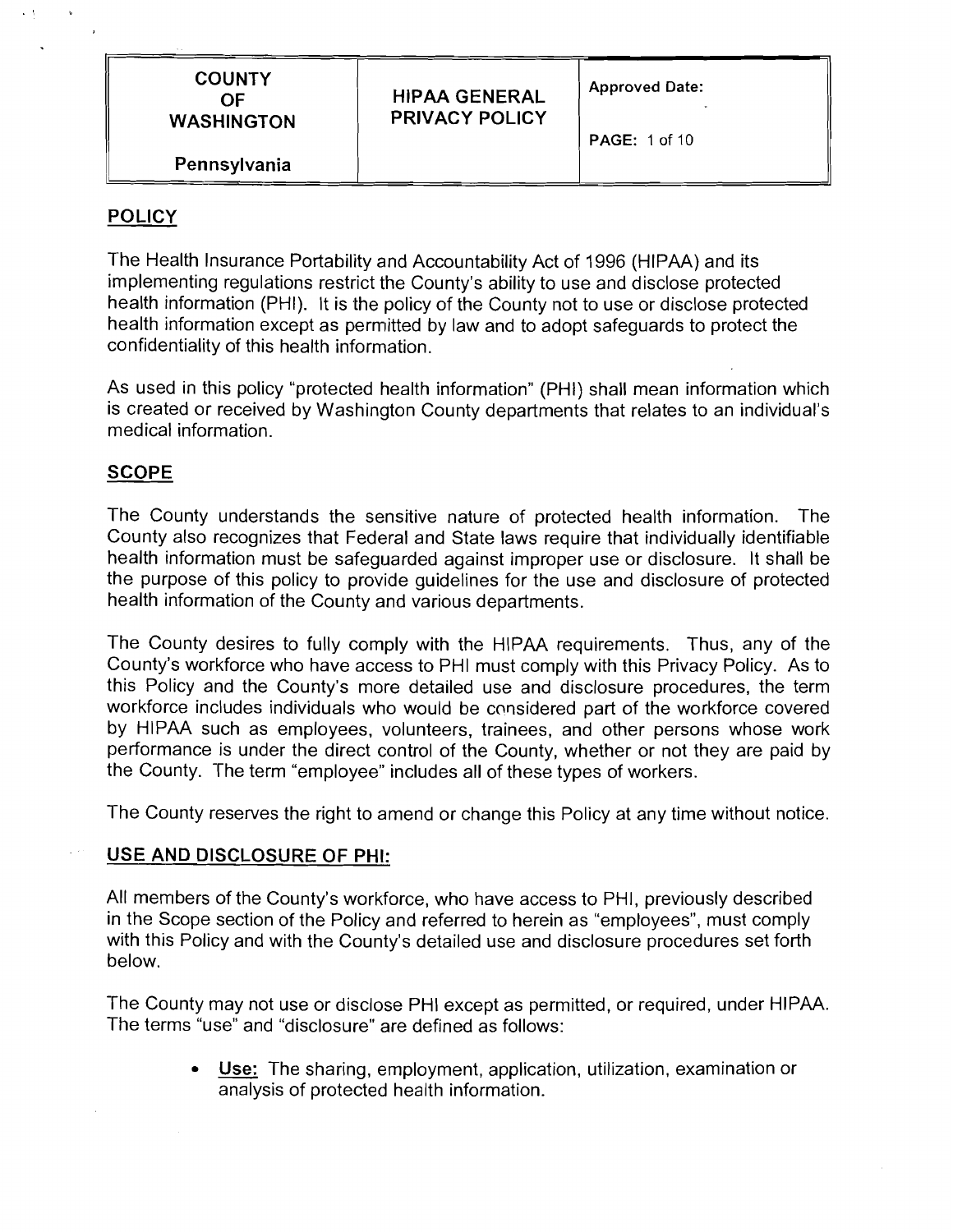| <b>HIPAA GENERAL POLICY</b> | Page: $2$ of $10$ |
|-----------------------------|-------------------|
|                             |                   |
|                             |                   |

**Disclosure:** The release, transfer, provision of access to, or divulging in  $\bullet$  . any other manner of health information.

## **A. ACCESS TO PHI IS I-IMITED**

Employees with access may not disclose PHI to employees (other than employees with access) unless an authorization is in place or the disclosure otherwise is in compliance with the Policy and the detailed use and disclosure procedures.

### **B. PERMITTED USES AND DISCLOSURES**

The County may use or disclose medical information about a participant to facilitate medical treatment or services by providers. For example, it may be disclosed that a participant either has certain coverage, or coverage under a particular plan to expedite services which are being questioned.

**Exception: This does not include behavioral health, drug and alcohol, and AIDSIHIV information. Use and disclosure of this type of information requires a signed consent by the participant.** 

## **C. NO DISCLOSURE OF PHI**

PHI may not be used or disclosed for the payment or operations of the County's "nonhealth" benefits (e.g. disability, workers compensation, life insurance, etc), unless the participant has provided an authorization for such use or disclosure or is required by applicable state law and particular requirements under HIPAA are met.

### **D. DISCLOSURES PURSUANT TO AN AUTHORIZATION**

PHI may be disclosed for any purpose if an authorization satisfies all of HIPAA's requirements for a valid authorization is provided by the participant. All uses and disclosures made pursuant to a signed authorization must be consistent with the terms and conditions of the authorization.

### **E. BUSINESS ASSOCIATE AGREEMENTS**

Business Associate is an entity or person who:

- Performs or assists in performing a function or activity involving the use and  $\bullet$ disclosure of protected health information (including claims processing or administration, data analysis, underwriting, etc.) OR
- Provides legal, accounting, actuarial, consulting, data aggregation, management,  $\bullet$ accreditation, or financial services, where the performance of such services involves giving the service provider access to protected health information.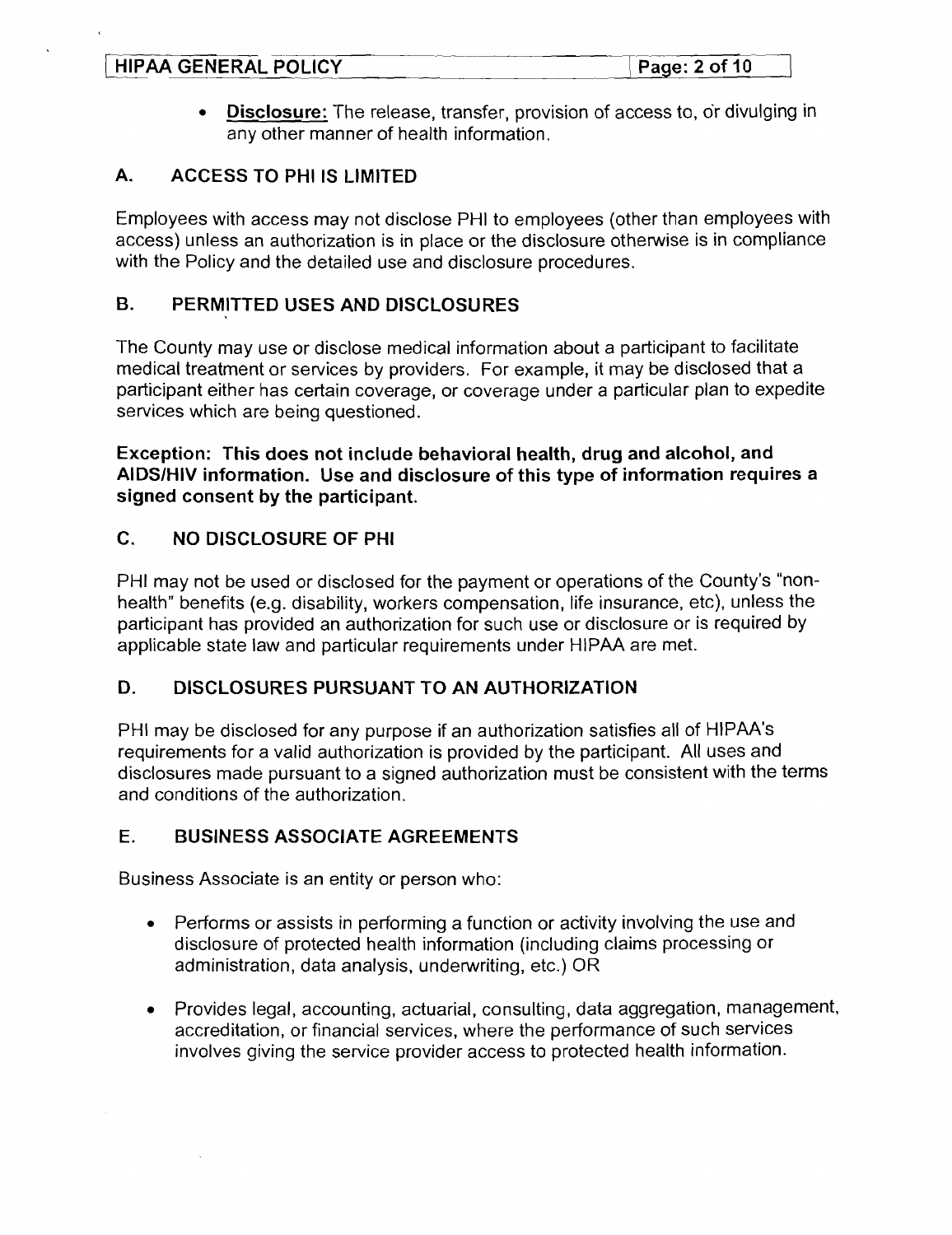#### **LABA GENERAL POLICY** 1 **Page: 3 of 10**

# F. DISCLOSURES OF DE-IDENTIFIED INFORMATION

The County may freely use and disclose de-identified information. De-identified information is health information that does not identify an individual and with respect to which there is no reasonable basis to believe that the information can be used to identify an individual.

There are two ways a covered entity can determine that information is de-identified:

- Either by professional statistical analysis
- By removing specific identifiers
	- Names  $\bullet$
	- Street address, city, county, ZIP code (except that geographic  $\bullet$ information may be aggregated by a five-digit ZIP code)
	- All elements of dates (except year)  $\bullet$
	- Telephone numbers  $\bullet$
	- Fax numbers  $\bullet$
	- Electronic mail address  $\bullet$
	- Social Security numbers  $\bullet$
	- Medical records numbers  $\bullet$
	- Health plan beneficiary numbers  $\bullet$
	- Account numbers  $\bullet$
	- Certificate/license numbers
	- Vehicle identifiers and serial numbers, including license plate numbers  $\bullet$
	- Device identifiers and serial numbers  $\bullet$
	- Web Universal Resource Locators (URL's)  $\bullet$
	- Internet Protocol (IP) address numbers  $\bullet$
	- Biometric identifiers, including fingerprints and voiceprints  $\bullet$
	- Full-face photographic images and any comparable images  $\bullet$
	- Any other unique identifying numbers, characteristic, or code

# DEFINITIONS:

Verification: When implementing the procedures noted in this policy, the County shall take reasonable steps to verify the identity and authority of the person or entity requesting access to protected health information. Reasonable verification procedures include, but are not limited to: reviewing an identification badge; a written statement on letterhead; personal knowledge of the requestor

**Minimum** Necessary: When implementing the procedures noted in this policy, the County shall make reasonable efforts to ensure that only the minimum amount of information necessary to satisfy the particular purpose of the use or disclosure is provided. Unless the circumstances indicate otherwise, the County shall presume the request from Elected Officials, Directors, Department Heads is for work-related purposes and the minimum amount of information necessary is provided.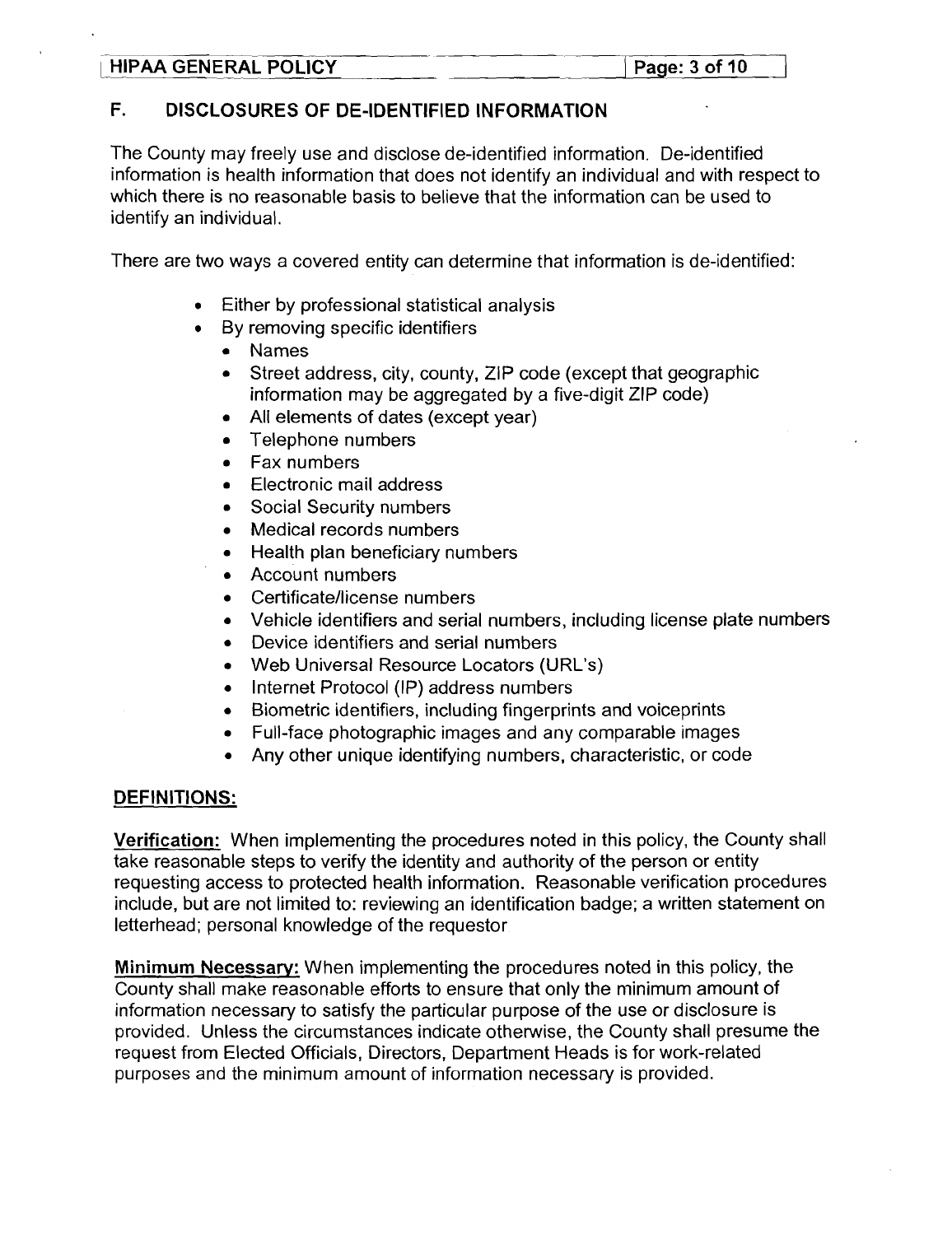| HIPAA GENERAL POLICY | Page: $4$ of 10 |
|----------------------|-----------------|
|                      |                 |

The minimum necessary standard does not apply to any of the following:'

- Uses or disclosures made to the individual
- Uses or disclosures made pursuant to a valid authorization
- Disclosures made to the Department of Labor (DOL)
- Uses or disclosures required by law
- Uses or disclosures required to comply with HIPAA  $\bullet$

All other disclosures must be reviewed on an individual basis with the Human Resources Department to ensure the amount of information disclosed is the minimum necessary to accomplish the purpose of the disclosure.

**Obtaining a consent:** The County shall only use or disclose protected health information for the purposes of treatment, payment, or health care operations. All other circumstances require a valid written consent from the individual or hislher legal representative.

**Workforce access to medical information:** The following classes of the County's workforce shall have access to an employee's medical information, as needed, in order to accomplish their job duties: Elected officials, Directors or designees, Department Heads or designees, the Occupational Safety and Health Coordinator or physicians retained by the County.

# **RESPONSIBILI'TES OF A COVERED ENTITY**

# **A. Personnel Designations** - **Complaint Procedure**

If an employee has any questions about anything discussed in this Notice or about any of the County's privacy practices, or if you have any concerns or complaints, he/she are to contact the Human Resources Office at (724) 228-6738. An employees also has the right to file a written complaint with the Secretary of the U.S. Department of Health and Human Services. A copy of the complaint procedure is to be provided to any participant upon request. See Appendix A.

### **B. Training**

 $\mathcal{L}_{\mathcal{A}}$ 

In accordance with the HIPAA regulations the County will train members of its workforce, as needed, on its privacy policies and procedures. The Human Resources Department is charged with developing training schedules and programs so all necessary workforce members receive the appropriate training to permit them to carry out their functions within the County.

All new members of the workforce, or those who are affected by a material change in policies or procedures will be trained within a required reasonable time. All training will be documented. See Appendix **6.**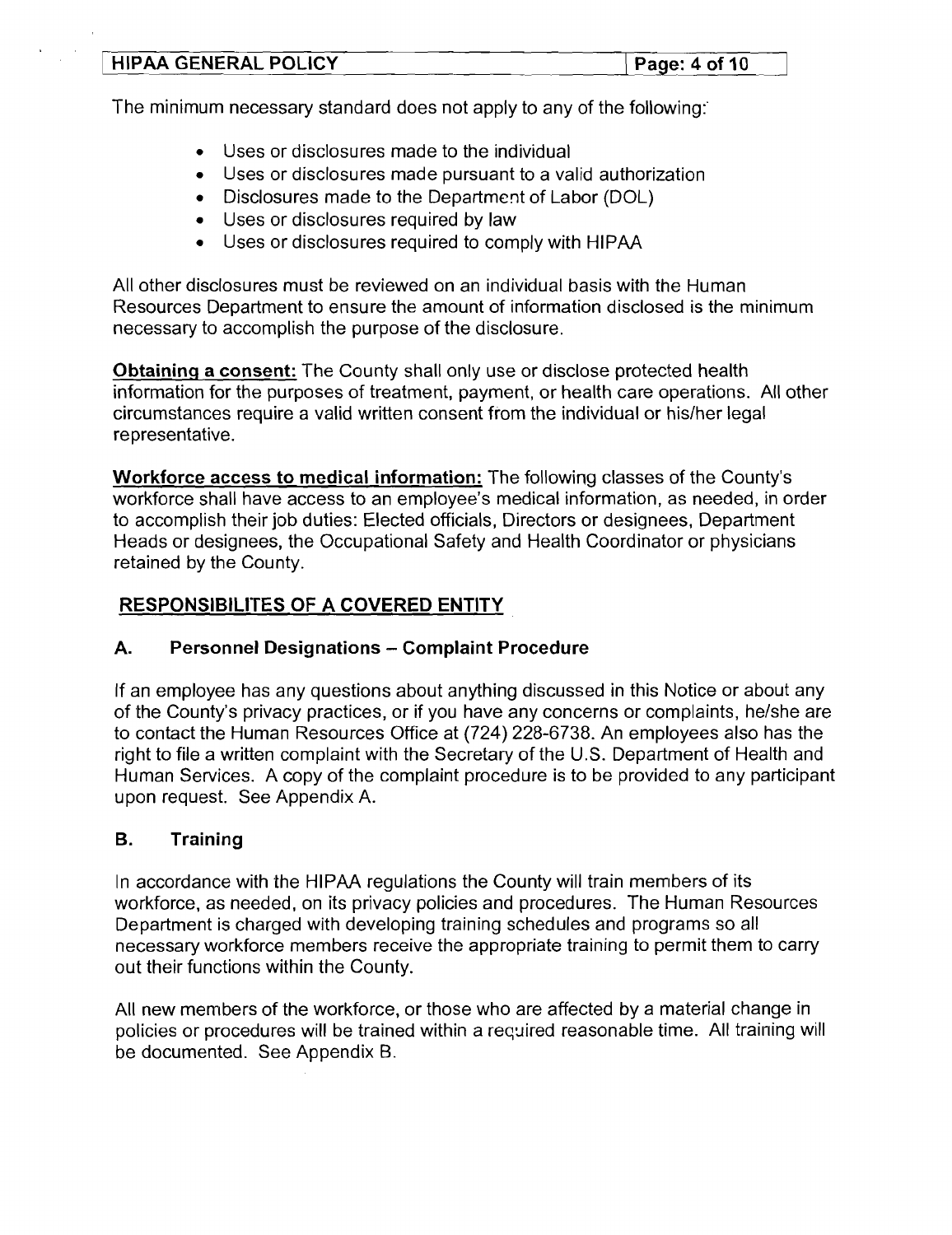## **C. Safeguards**

The County will establish appropriate administrative, technical and physical safeguards to prevent PHI from intentionally and unintentionally being used or disclosed in violation of HIPAA's requirements.

Physical safeguards will include, but not limited to, locking doors and filing cabinets, positioning computers out of non-users visual proximity, and keeping PHI in separate employee folders.

Technical safeguards will be covered in the HIPAA Security Policy.

# **D. Notice of Privacy Practices**

### **This notice describes how health information about an employee mav be used and disclosed and how to obtain access to this information. Please review this section carefullv.**

**The County has the legal duty to safeguard their employees' protected health information.** The County will protect the privacy of the health information that is maintained that identifies an employee, whether it deals with the provision of health care or the payment for health care. The County must provide employees with this Notice about its privacy practices. The notice explains how, when and why the County may ' use and disclose an employee's health information. With some exceptions, the County will avoid using or disclosing any more of an employee's health information than is necessary to accomplish the purpose of the use or disclosure. The County is legally required to follow the privacy practices that are described in this Notice.

The County reserves the right to change the terms of this Notice and our privacy practices at any time. Any changes will apply to any of your health information that is on file. Before an important change to our policies is made, the County will promptly change this Notice and post a new Notice in the Human Resources Department. Employees may also request, at any time, a copy of the Notice of Privacy Practices that is in effect at any given time, from the Human Resources Department.

- **A. Certain other uses and disclosures are permitted by Federal Law.** We may use and disclose your health information without your authorization for the following reasons:
	- **1. When a Disclosure is required by Federal, State or Local Law, in Judicial or Administrative Proceedings or by Law Enforcement.**  For example, the County may disclose an employee's protected health information if ordered by a court, or if a law requires that sort of information is to be reported to a government agency or law enforcement authorities, such as in the case of a dog bite, suspected child abuse or a gunshot wound.
	- **2. For Public Health Activities.** Under the law, the County needs to report information about certain diseases, and about any deaths, to government agencies that collect that information. With the possible exception of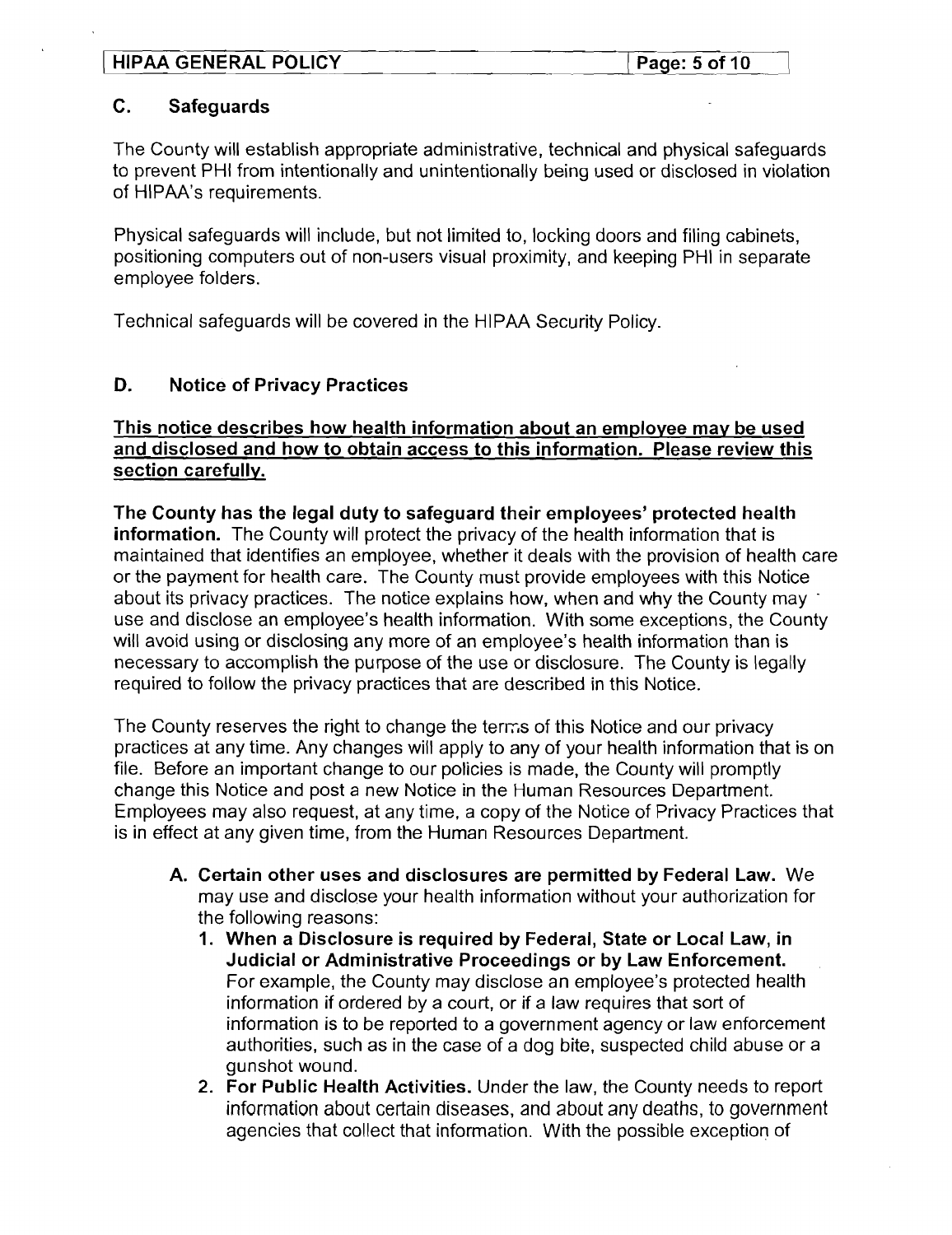| HIPAA GENERAL POLICY | Page: 6 of 10 |
|----------------------|---------------|
|                      |               |

information concerning mental health disorders and/or treatment, drug and alcohol abuse and/or treatment, and HIV status (for which specific authorization may be required).

- **3. For Specific Government Functions.** With the possible exception of information concerning mental health disorders and/or treatment, drug and alcohol abuse and/or treatment, and HIV status (for which specific authorization may be required), the County may disclose the health information of military personnel or veterans where required by the U.S. military authorities. Similarly, the County may also disclose an employee's health information for national security purposes, such as assisting in the investigation of suspected terrorists who may be a threat to our nation.
- **4. For Workers' Compensation.** The County may provide an employee's health information as described under the workers' compensation law, if an employee's condition was the result of a workplace injury for which he/she is seeking workers' compensation.
- **5. Appointment Reminders and Health-Related Benefits or Services.**  Unless an employee tells the County that he/she would prefer not to receive them, the County may use or disclose information to provide an employee with appointment reminders or to alternative programs and treatments.
- **B. Other Uses and Disclosures require your prior written authorization.** In situations other than those categories of uses and disclosures mentioned above, or those disclosures permitted under federal law, the County will ask for written authorization before using or disclosing any protected health information. In addition, the County needs to ask for an employee's specific written authorization to disclose information concerning his/her mental health, drug and alcohol abuse and/or treatment, or HIV status.

If an employee chooses to sign an authorization to disclose any of hislher health information, he/she can later revoke it to stop further uses and disclosures to the extent that we haven't already taken action relying on the authorization, so long as it is revoked in writing. See Appendix C.

- **C. The right to request limits on uses and disclosures of health information.** An employee has the right to ask the County to limit how we use or disclose health information. The County will certainly consider an employee's request, but an employee should know that the County is not required to agree with your request. If the County does not agree to an employee's request, the County will put the limits in writing and will abide by them, except in the case of an emergency. Please note that an employee is not permitted to limit the uses and disclosures that are required or allowed by law.
- **D. The right to choose how the County sends health information or how we contact employees.** An employee has the right to ask that the County contact himlher at an alternate address or telephone number (for example, sending information to a work address instead of a home address) or by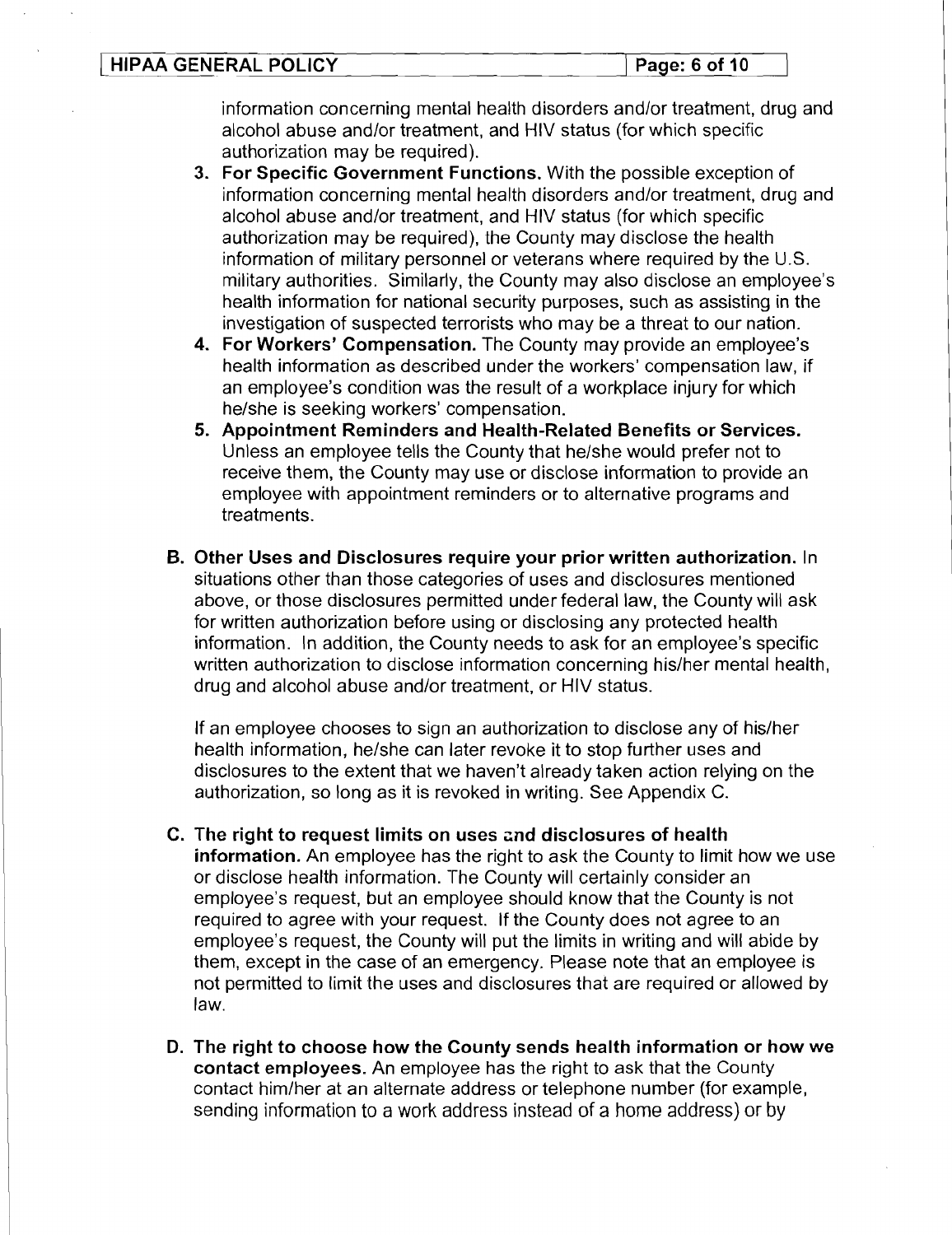#### ( **HlPAA GENERAL POLICY** ( **Page: 7 of 10**

alternate means (for example, via e-mail/mail instead of telephone). The County must agree to an employee's request as long as we can easily do so.

**E. The right to see or to get a copy of protected health information.** In most cases, an employee has the right to look at or get a copy of hislher health information, but he/she must make the request in writing. A request form is available in the Human Resources Office. The County will respond within thirty (30) days after receiving your written request. If the County does not have the health information an employee is requesting, but the County knows who does, the County will tell he/she how to get it. In certain situations, your request may be denied. If the County denies your request, an employee will receive, in writing, the reasons for the denial. In certain circumstances, an employee may have the right to appeal the decision. See Appendix D.

## **E. Sanctions (See Section 2 of Sanctions)**

1. Sanctions shall be imposed within the appropriate sanction ranges upon the finding that any of the following categories of breaches of employee confidentiality and/or violations of information privacy policies had been committed by a workforce member:

| Negligent or unintentional breach of employee<br>confidentiality and/or violation of Privacy<br>Policy                                                                                                                                                                                   | Sanction Range A |
|------------------------------------------------------------------------------------------------------------------------------------------------------------------------------------------------------------------------------------------------------------------------------------------|------------------|
| Actions demonstrating intent or willfulness<br>to breach employee confidentiality and/or<br>to violate Privacy Policy                                                                                                                                                                    | Sanction Range B |
| Breach of employee confidentiality or violation<br>of Privacy Policy, resulting in (or with the<br>intention to result in) pecuniary gain to the<br>workforce member or the County                                                                                                       | Sanction Range C |
| Knowing participation in an action of another<br>that breaches employee confidentiality and/or<br>violates Privacy Policy                                                                                                                                                                | Sanction Range A |
| Participation in intimidating or threatening<br>acts against any individual who exercises<br>any right provided by the Federal HIPAA<br>Privacy Regulations, and/or threatening and/or<br>coercing an individual to waive any right provided<br>by the Federal HIPAA Privacy Regulations | Sanction Range B |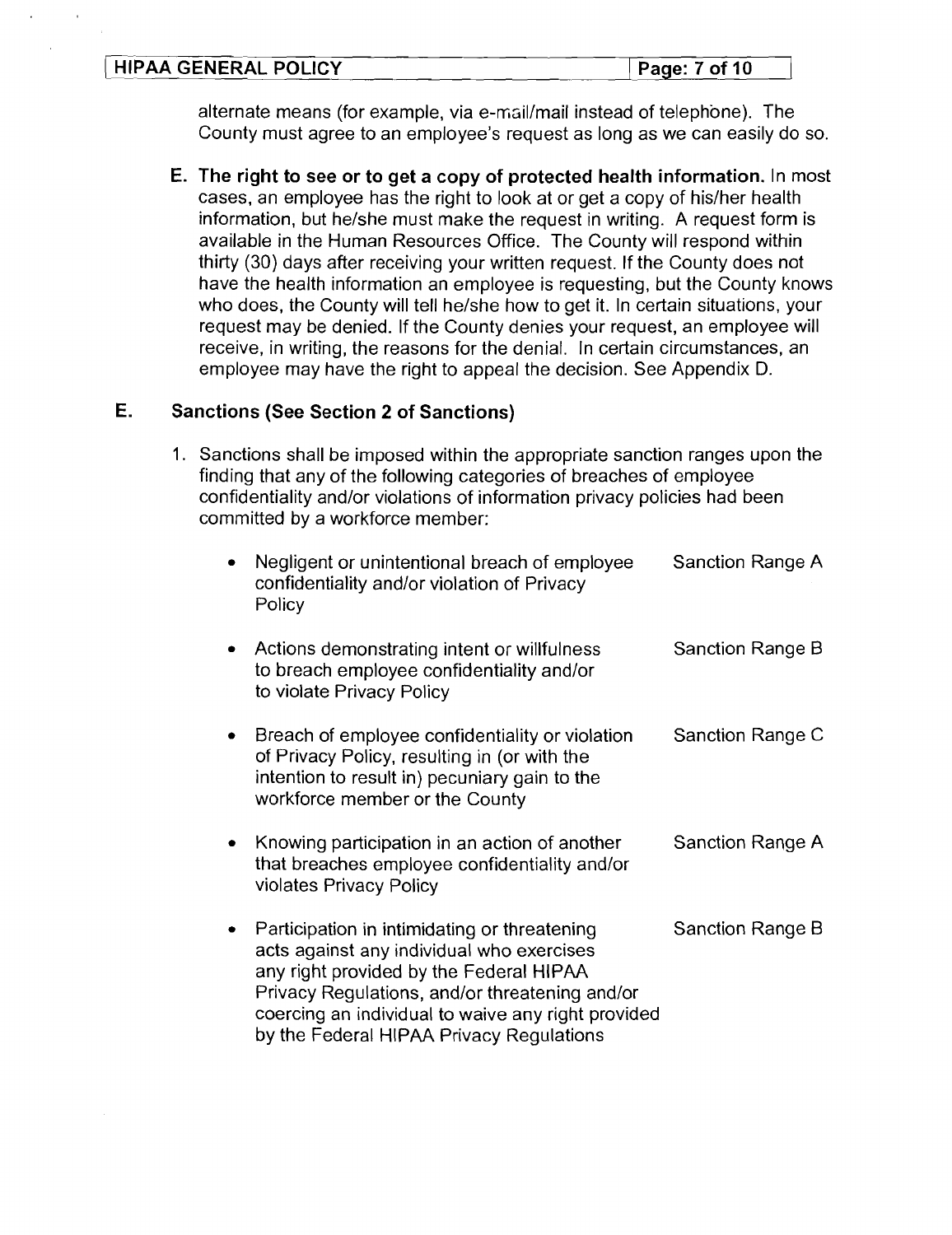#### **HIPAA GENERAL POLICY 12 If All Page: 8 of 10 <b>Page: 8 of 10**

2. Particular sanctions imposed should fall within the applicable sanction range:

Sanction Range A

- Counseling
- Verbal Warning
- Written Warning
- Suspension without pay
- Termination

Sanction Range B

- Written Warning
- Suspension without pay
- **Termination**  $\bullet$

Sanction Range C

- Suspension without pay  $\bullet$
- $\bullet$ **Termination**

All such sanctions imposed shall be consistent with the terms of any applicable collective bargaining agreement.

# **F. Waiver of Rights**

An employee may not be required to waive any sf his or her privacy rights under HlPAA as a condition of treatment, payment, enrollment in a health plan or eligibility for benefits.

**The County or any member of its workforce will not intimidate, threaten, coerce, discriminate against, or take other retaliatory action against any individual for exercising hislher rights, filing a complaint, participating in an investigation, or opposing any improper practice under HIPAA.** 

### **G. Documentation**

The County's privacy policies and procedures shall be documented and maintained for at least six (6) years in the Human Resources Department. Policies and procedures must be changed as necessary or appropriate to comply with changes in the law, standards, requirements and implementation specifications, including changes and modifications in regulations. Any changes to policies or procedures must promptly be documented.

When a change in law necessitates a change to the privacy notice, the privacy policy will be promptly revised and made available to employees. Such change is effective only with respect to PHI created or received after the effective date of the notice.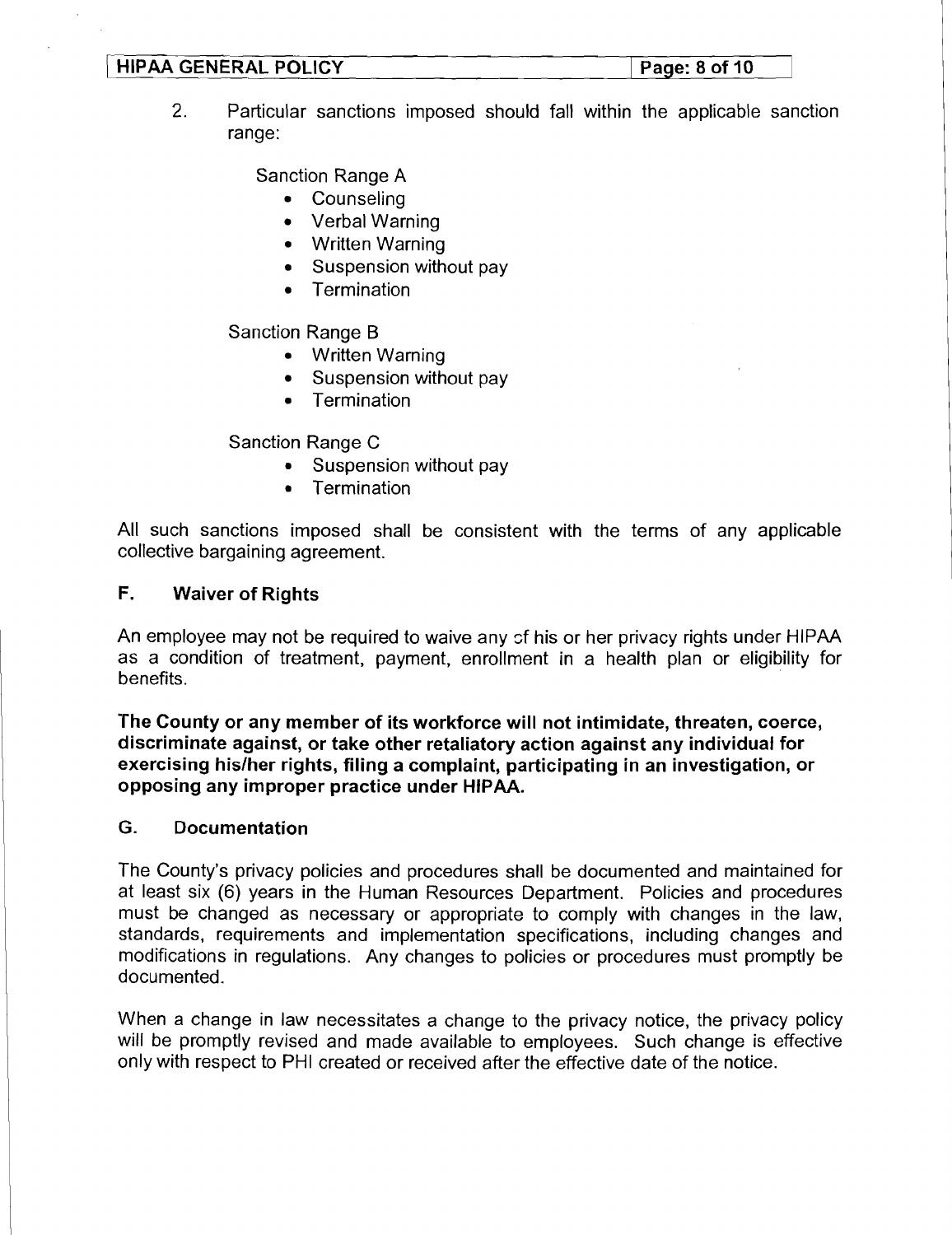#### **HIPAA GENERAL POLICY** Page: 9 of 10

The County shall document certain events and actions (including authorizations, requests for information, sanctions, complaints) relating to an individual's privacy rights.

The documentation of any policies and procedures, actions, activities and designations may be maintained in either written or electronic form. The retention period for such documentation is at least six (6) years.

## **EMPLOYEE RESPONSIBILITY**

HlPAA gives employees the right to access and obtain copies of their protected health information that the County maintains in designzted record sets. HlPAA also provides employees the right to request to have their PHI amended. In accordance with the County's privacy procedures, the County will provide access to PHI and will consider requests for amendments that are submitted in writing by employees.

Designated record set is a group of records maintained by or for the County that includes:

- The enrollment or termination of an employee.
- Other protected health information used, in whole or in part, by or for the County to make coverage decisions about an employee.

## **A. Accounting of Disclosures**

An employee has a right to receive an accounting of certain disclosures of his or her own PHI. The County must act on an employee's request for an accounting no later than 60 days after its receipt. If the County is unable to provide the accounting within 60 days, the County may extend the period by 30 days, provided it gives the employee written notice (including the reasons for the delay and the date the information will be provided) within the original 60 day period.

The accounting must include the date of the disclosure, the name of the receiving party, a brief description of the information disclosed, and a brief statement of the purpose of the disclosure (and a copy of the written request for disclosure).

The first accounting in any 12 month period shall be provided free of charge. The Human Resources Department may impose reasonable production and mailing costs for subsequent accountings.

#### B. **Requests for alternative communication means or locations**

Employees are permitted to request to receive communication of their PHI by alternative means or at alternative locations.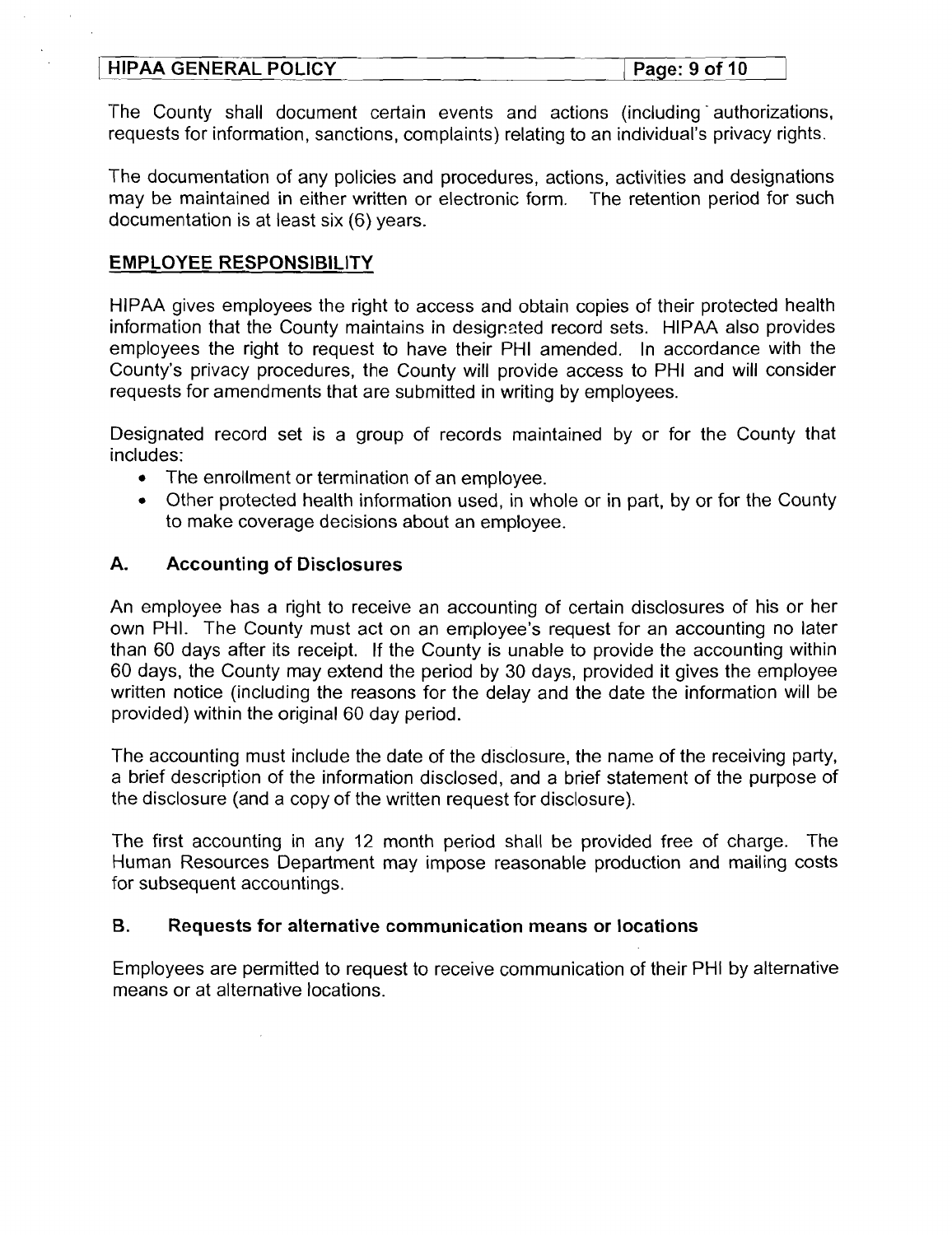#### HlPAA does not require the County to honor such requests except as described below:

The County shall accommodate such a request if the employee clearly provided information that the disclosure of all or part of that information could endanger the employee. The Human Resources Department has responsibility for administering requests for confidential communication.

#### INTERPRETATION AND ADMINISTRATION

Elected Officials, Directors and Department Heads, in conjunction with the Privacy Committee are responsible for overseeing this policy on a daily basis.

The Human Resources Department is responsible for the overall implementation and administration of this policy under the guidance of the County Solicitor.

The Board of Commissioners is responsible for the ultimate authorization and control of this policy.

The Human Resources Department is responsible for the daily administration of this policy.

ADOPTED this  $\sqrt{Q}$ <sup>th</sup> day of  $\mu$ the 3003, per minute # 722

une) c Kresh

Catherine E. Kresh, Chief Clerk/ Administrator

ATTEST: COUNTY OF WASHINGTON

Jøhn P. Bevec. Chairman

Diana L. Irey, Commissioner

Bracken Burns, Sr., Commissioner

APPROVED AS TO FORM AND LEGALITY:

Richard DiSalle County Solicitor

Katule

Michelle R. Miller-Kotula Human Resources Director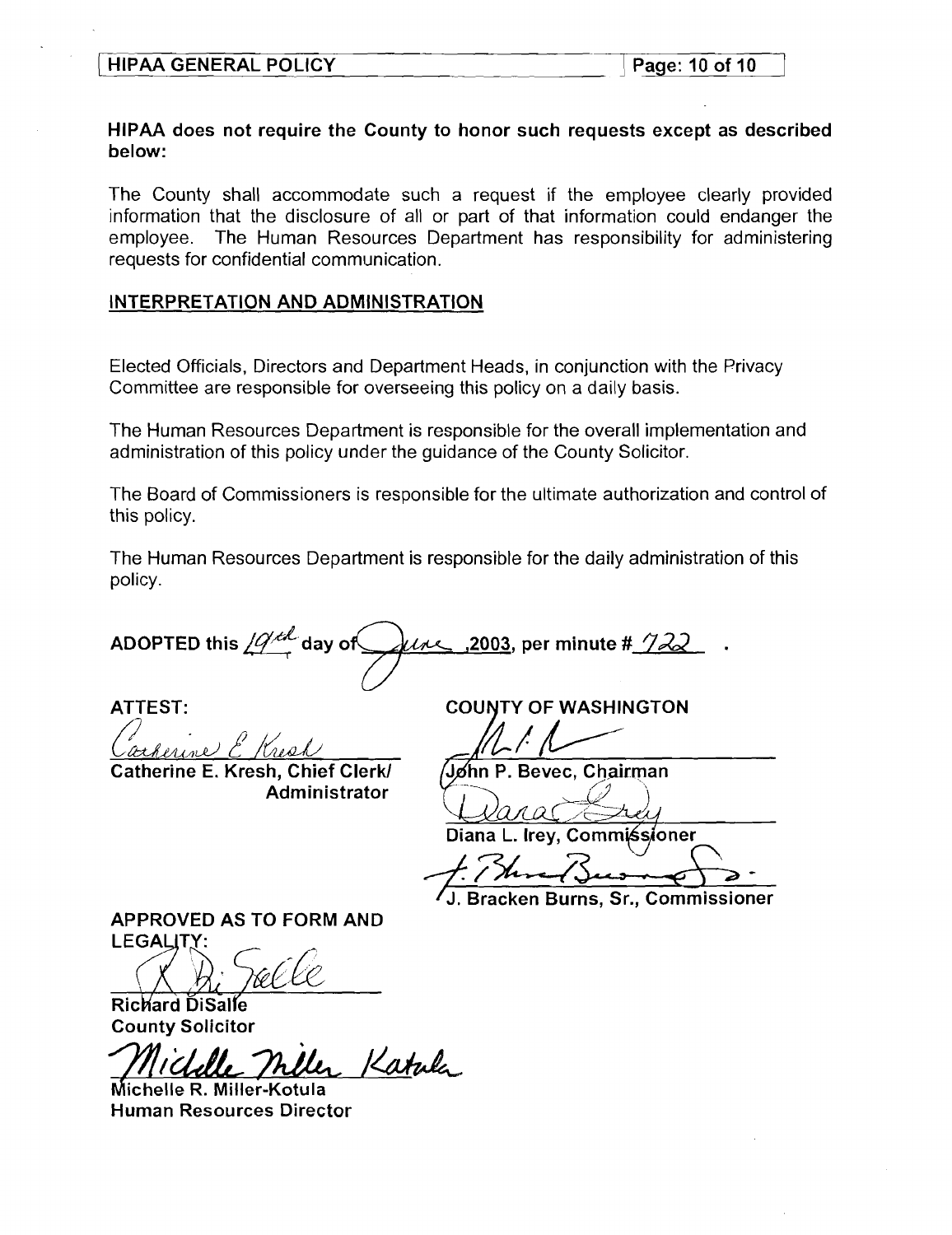#### **APPENDIX A**

#### **COMPLAINT PROCEDURE**

If an employee believes his/her privacy rights have been violated by a member of the County's workforce, the employee may file a complaint with the Human Resources Department or with the Department of Health and Human Services.

A complaint must be made in writing to the County within 180 days of the alleged prohibited use or disclosure. All complaints should be made to:

> **County of Washington Attn: HlPAA complaint Human Resources Department I00 West Beau Street Suite 202 Washington, PA 15301 (724) 228-6738**

The complaint must state the employee's name, date the prohibited action is believed to have taken place, person believed to have committed the prohibited action and means in which the complainant desires to be contacted (i.e. via mail, phone, etc). Communication will only be with the person making the complaint.

The complaint must be signed and dated.

Upon investigation of the complaint, the complainant will be notified of any and all actions, i.e., such as the opportunity to mitigate damage, to resolve the offense, or sanctions performed.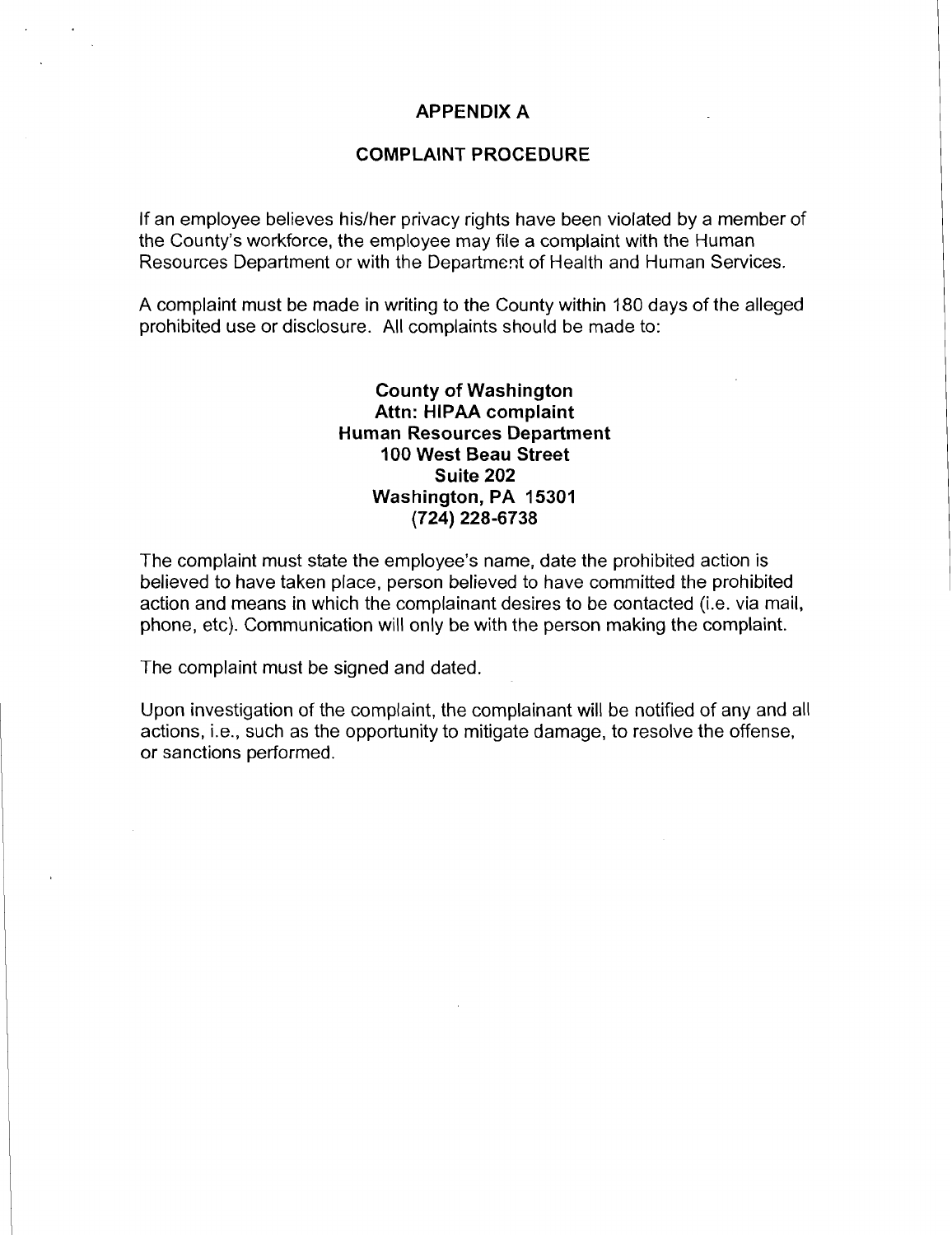## APPENDIX A

#### PRIVACY COMPLAINT FORM

| Employee name    |  |
|------------------|--|
| Mailing address  |  |
| Telephone number |  |

Are you an employee of Washington County?

- o Yes
- 0 No

If you answered "No," what is your relationship to the County of Washington (family member of employee, legal representative of employee, etc.)?

그는 아이의 아이의 그는 아이를 만들어 있었다. 이 사람들은 어디

Please explain your complaint about our privacy practices, providing details as appropriate: (Continue on reverse side, if necessary)

<u> Listo Listo de la contrada de la contrada de la con</u>

<u> 2001 - 2002 - 2003 - 2004 - 2005 - 200</u> 

Please provide us with any suggestions as to how we may improve our privacy practices:

Signature of err~ployee

Date  $\frac{1}{\sqrt{1-\frac{1}{2}}\cdot\frac{1}{\sqrt{1-\frac{1}{2}}\cdot\frac{1}{\sqrt{1-\frac{1}{2}}\cdot\frac{1}{\sqrt{1-\frac{1}{2}}\cdot\frac{1}{\sqrt{1-\frac{1}{2}}\cdot\frac{1}{\sqrt{1-\frac{1}{2}}\cdot\frac{1}{\sqrt{1-\frac{1}{2}}\cdot\frac{1}{\sqrt{1-\frac{1}{2}}\cdot\frac{1}{\sqrt{1-\frac{1}{2}}\cdot\frac{1}{\sqrt{1-\frac{1}{2}}\cdot\frac{1}{\sqrt{1-\frac{1}{2}}\cdot\frac{1}{\sqrt{1-\frac{1}{2}}\$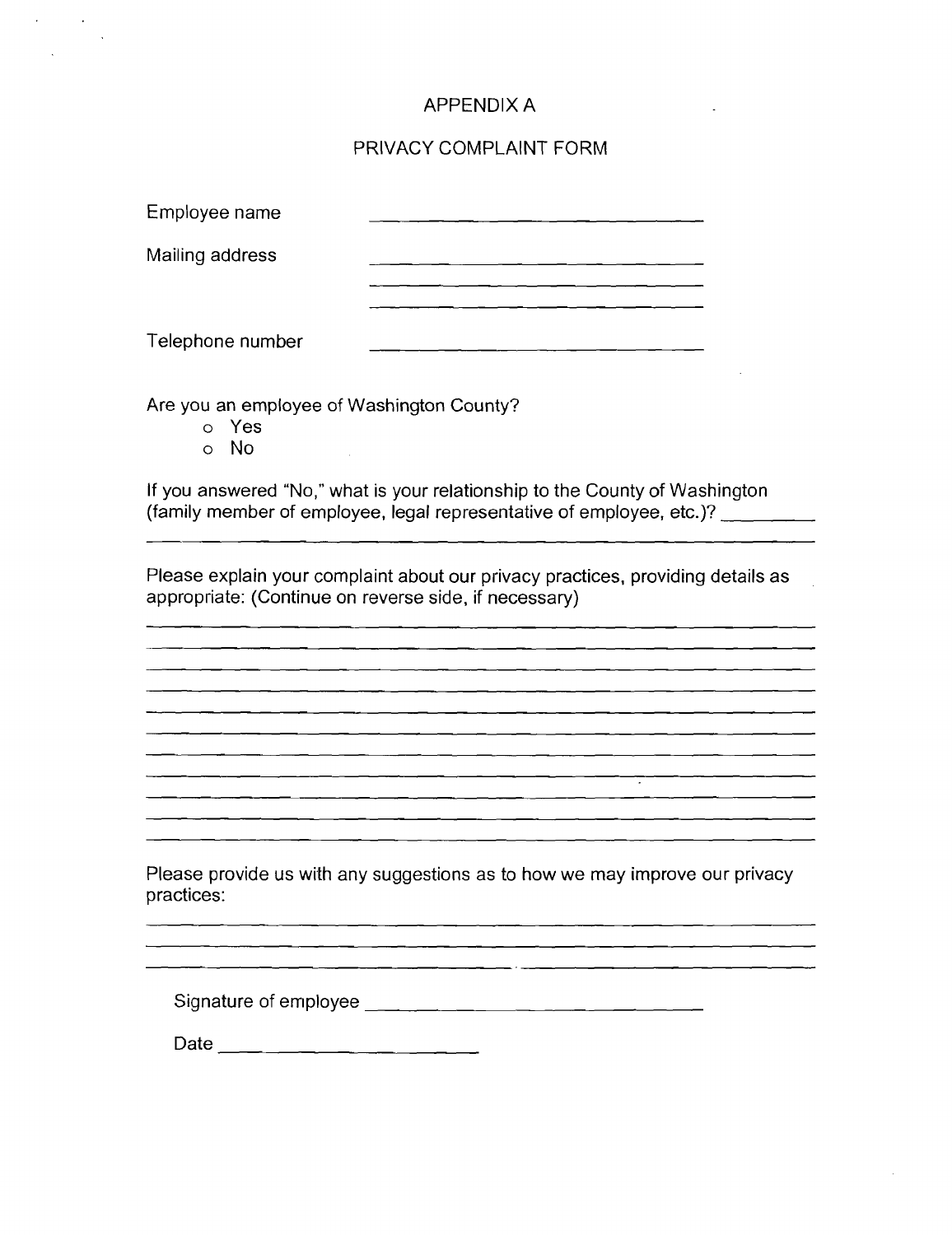# Appendix B

 $\bar{\zeta}$ 

 $\mathcal{L}_{\text{max}}$ 

 $\sim$  $\ddot{\phantom{a}}$ 

# Privacy Training

| Employee name         |                                                                                                                      |
|-----------------------|----------------------------------------------------------------------------------------------------------------------|
| Department            |                                                                                                                      |
| Position              |                                                                                                                      |
| Date of training      |                                                                                                                      |
| Scope of Training     | <u> 2000 - 2000 - 2000 - 2000 - 2000 - 2000 - 2000 - 2000 - 2000 - 2000 - 2000 - 2000 - 2000 - 2000 - 2000 - 200</u> |
| Trainer               |                                                                                                                      |
| Signature of trainer  |                                                                                                                      |
| Date                  |                                                                                                                      |
| Signature of employee |                                                                                                                      |
| Date                  |                                                                                                                      |

 $\bar{z}$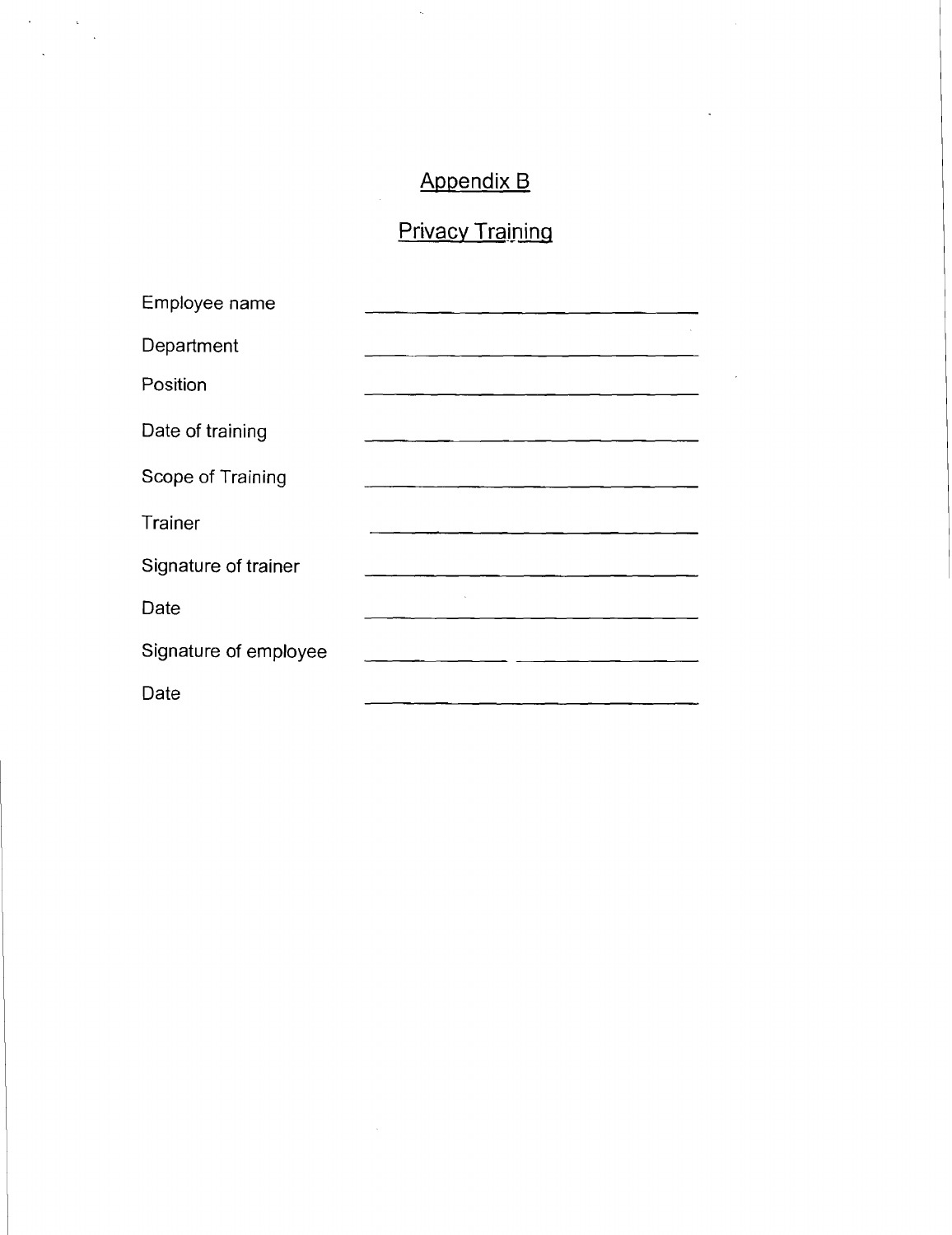# APPENDIX C

# AUTHORIZATION TO DISCLOSE HEATLH INFORMATION

| Employee name                                                                                                                                                                                                                                                                                                                                                                                                                                                                                |
|----------------------------------------------------------------------------------------------------------------------------------------------------------------------------------------------------------------------------------------------------------------------------------------------------------------------------------------------------------------------------------------------------------------------------------------------------------------------------------------------|
| Social Security number                                                                                                                                                                                                                                                                                                                                                                                                                                                                       |
| Date of Birth<br>그는 아이들은 그만 아니라 그만 그만 그만 있다.                                                                                                                                                                                                                                                                                                                                                                                                                                                 |
| 1. I authorize the use or disclosure of the above named individual's health<br>information as described below.                                                                                                                                                                                                                                                                                                                                                                               |
| 2. The following individual or organization is authorized to make the<br>disclosure:                                                                                                                                                                                                                                                                                                                                                                                                         |
|                                                                                                                                                                                                                                                                                                                                                                                                                                                                                              |
| 3. The type and amount of information to be used or disclosed is as follows:<br>(include dates where appropriate)                                                                                                                                                                                                                                                                                                                                                                            |
| Enrollment<br>Payment<br>Claims adjustment<br>Case or medical management records including<br>Problem(s) - list from date <u>equal</u> to date ____<br>Medication(s) – list from date $\_\_\_\_$ to date $\_\_\_\_$<br>Most recent history and physical<br>Most recent discharge summary<br>Laboratory results from date ____ to date ____<br>X-ray and imaging results from date ____ to date ____<br>Consultation reports from (doctor names)<br>Entire record from date ____ to date ____ |
|                                                                                                                                                                                                                                                                                                                                                                                                                                                                                              |

4. 1 understand that the information in my health record may include information relating to sexually transmitted disease, acquired immunodeficiency syndrome (AIDS), or human immunodeficiency virus (HIV). It may also include information about behavioral or mental-health services, and treatment for alcohol and drug abuse.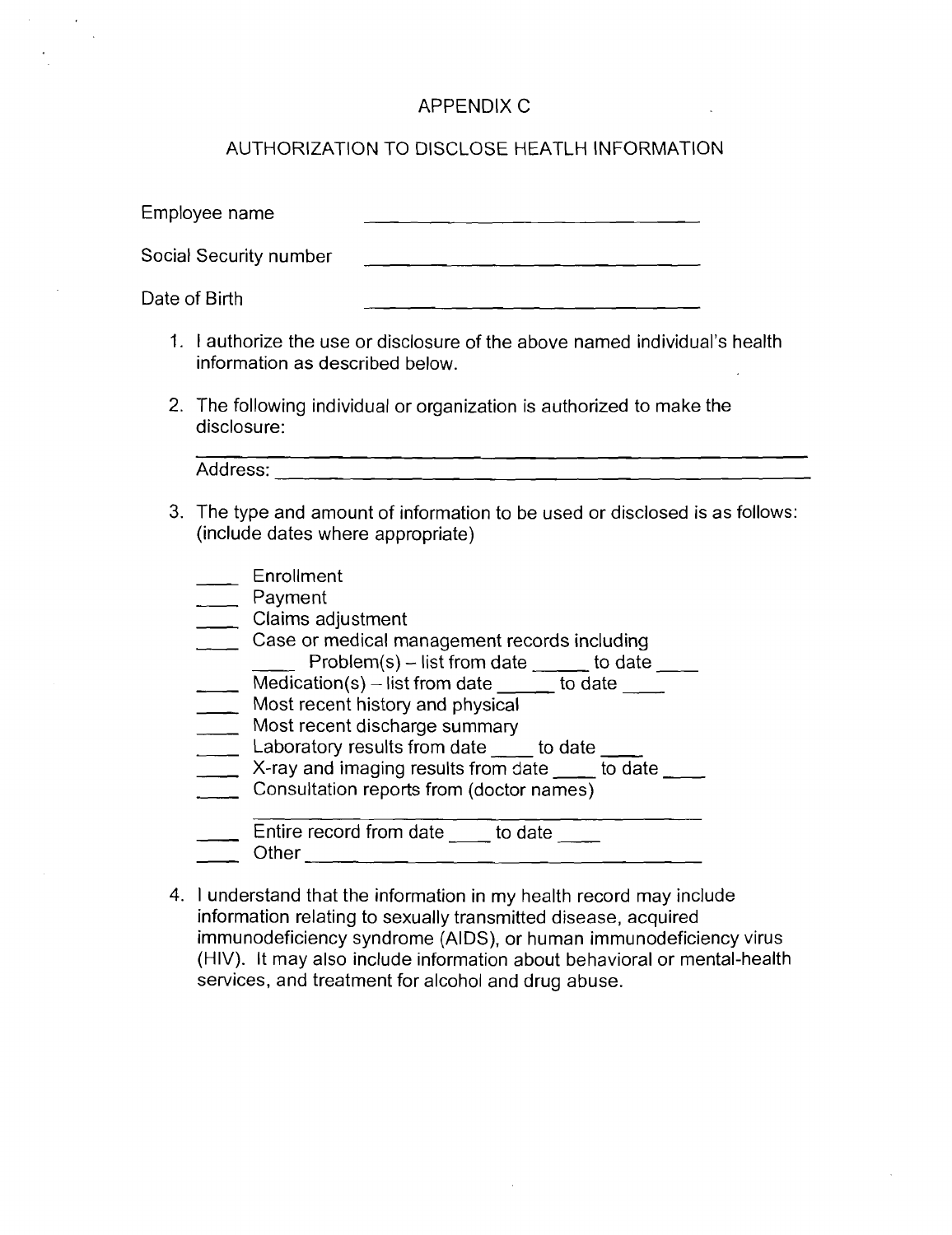5. This information may be disclosed to and used by the following individuals or organizations:

| Address         |
|-----------------|
| for purpose of: |

- 6. I understand that I have a right to revoke this authorization at any time. I understand that if I revoke this authorization, I must do so in writing and present my written revocation to the Human Resource Department - Attn: HiPAA complaint. I understand that the revocation will not apply to information that has already been released in response to this authorization. I understand that the revocation will not apply to my insurance company when the law provides my insurer with the right to contest a claim under my policy. Unless othewise revoked, this authorization will expire on the following date, event, or condition: **upon separation of employment with Washinqton County.** If I fail to specify an expiration date, event, or condition. this authorization will expire in six months.
- 7. I understand that authorizing the disclosure of this health information is voluntary. I can refuse to sign this authorization. I understand that I may inspect or copy the information to be used or disclosed. I understand that any disclosure of information carries with it the potential for an unauthorized re-disclosure and the information may not be protected by federal confidentiality rules. If I have questions about disclosure of my health information, I can contact the Human Resources Department at (724) 228-6738.

| Signature of employee |  |
|-----------------------|--|
|-----------------------|--|

| Date |  |
|------|--|
|      |  |

| Signature of witness |  |
|----------------------|--|
|                      |  |

| Date |  |
|------|--|
|      |  |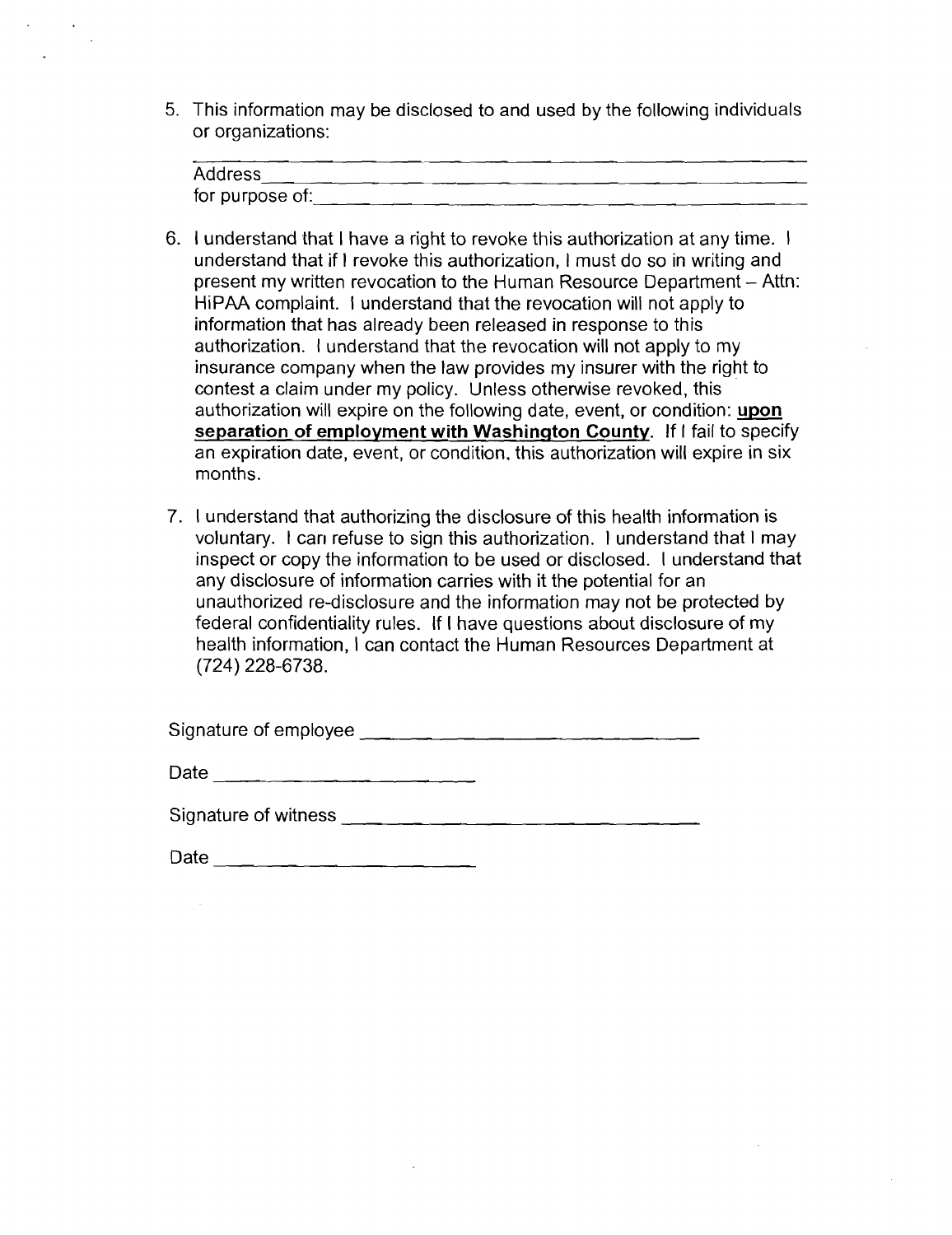# APPENDIX D

# REQUEST TO REVIEW OR OBTAIN COPY OF HEALTH INFORMATION

| Employee name    |                                                                     |
|------------------|---------------------------------------------------------------------|
| Address          |                                                                     |
|                  |                                                                     |
| Date of Birth    |                                                                     |
| Telephone number |                                                                     |
|                  | Which of the following are you requesting? (Please check all that a |

Which of the following are you requesting? (Please check all that apply)

- $\circ$  Healthcare/Treatment Information
- o Billing information
- o Other:

Please describe the specific information that you wish to review or obtain a copy of, including the date(s) of the information (date of office visit, treatment, or other health care service):

> <u> 2002 - John Stone, mendekan berlindar (h. 2002).</u> <u> 1981 - Johann John Stone, mars et al. (b. 1982)</u>

If you would like a copy of these records, you will need to pay for copying and postage, as allowed by law. Payment will be required prior to the copy being made and sent to you. If you do not wish to pay for a copy of the records, you may make an appointment to come in to at these record(s) in the Human Resources Department of Washington County. Please note that we need at least two (2) full business days to get these records together for you.

Please check at least one of the following:

- o I would like for Human Resources to send these records to me.
- $\circ$  I would like to make an appointment to review the records in the Human Resources Department.

Signature of employee and the state of employee of the state of the state of the state of the state of the state of the state of the state of the state of the state of the state of the state of the state of the state of th

Date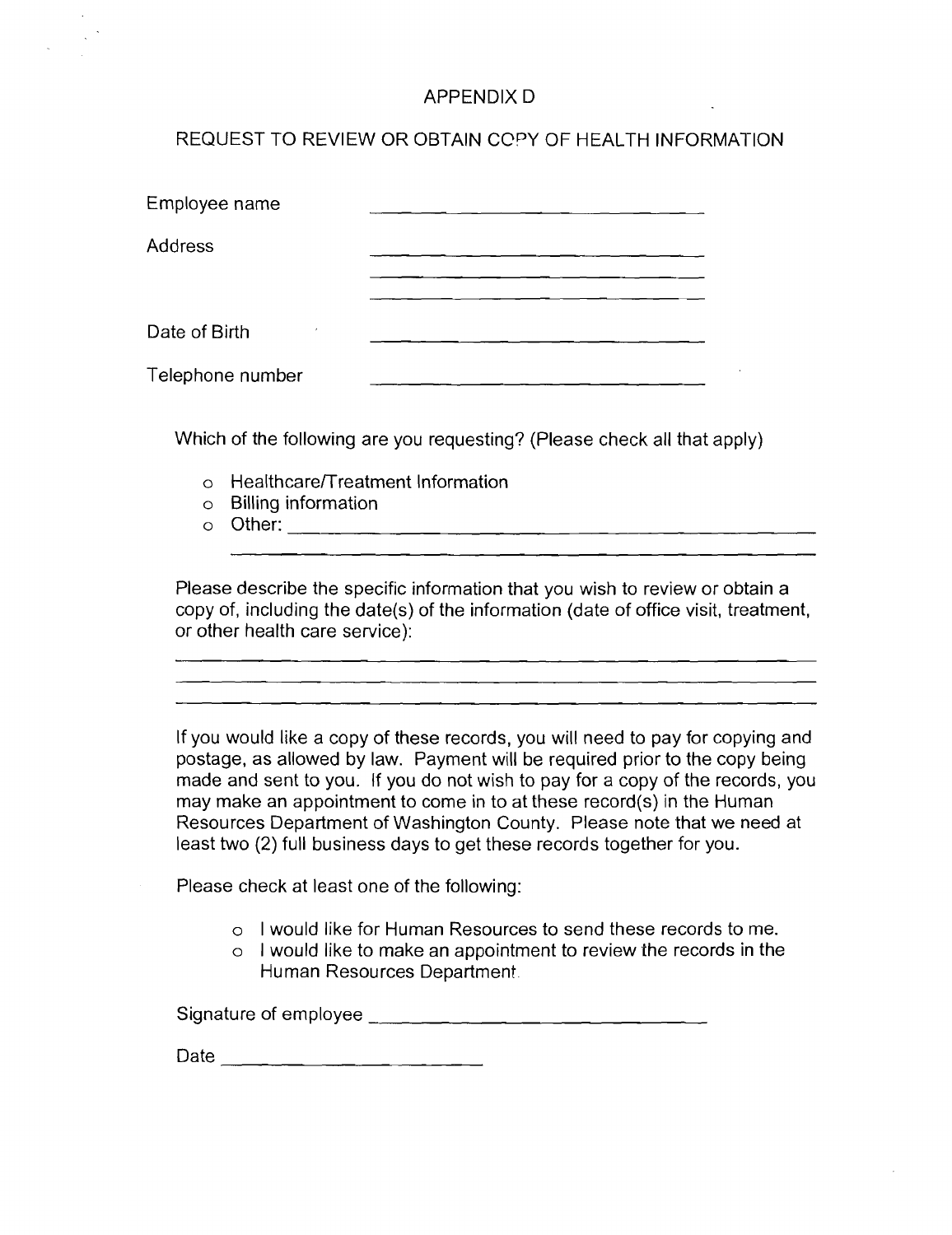# **Summary**

 $\sim 10^{-11}$ 

This Policy establishes acceptable use guidelines for staff employed by the County of Washington's ("County") Department of Information Technology (IT). This Policy is enforced in addition to policies enumerated in "Information Confidentiality, Privacy, and Security Standards" in the Washington County Employee Handbook and in other formal computer usage policies and procedures documented by the County and/or IT. This Policy is intended to protect the County's computer systems and computer-based information and the rights and privacy of County citizens and employees, as well as IT staff.

Ths Policy applies to all IT employees and must be signed on the first day of employment prior to obtaining system access as an employee of IT. In addtion, all IT employees must also sign the County's "Information Confidentiality, Privacy, and Security Standards" Acknowledgement Form ("Policy Acknowledgement Form"). The signed originals of both this Policy and the Policy Acknowledgement Form will be placed in the IT employee's personnel hle, and a copy of the signed Policy and Form should be retained by the IT employee.

# **Definitions**

- Client: A County staff member or authorized computer user or a County Department;
- File: A single piece or group of manual or electronic-based data or information. Examples are a document, a property record, groups of records or documents, health records, an indvidual's salary amount, employee address data, etc.

# **POLICY**

# **Applicable Guidelines:**

IT employees are required to abide by all items outlined in this Policy and the County's Policy Acknowledgement Form. In addition to being the guardians/supporters of the County's computer-based resources, IT employees also serve as examples of professionalism for the rest of the County's user community.

Many IT employees have some level of special access to or elevated privileges with the County's information systems. Special access is defined as having the password and privilege to use a special account or file system that provides extended privileges beyond those typically provided to non-IT users. Upon employment with IT and prior to the granting of any County computer access privlleges, a IT employee must read and sign the County's "Information Confidentiality, Privacy, and Security Standards" Acknowledgement Form and this Policy as directed by the IT Area Manager to whom he/she reports. By signing this Policy, the IT employee agrees to comply with the items in this Policy for any current special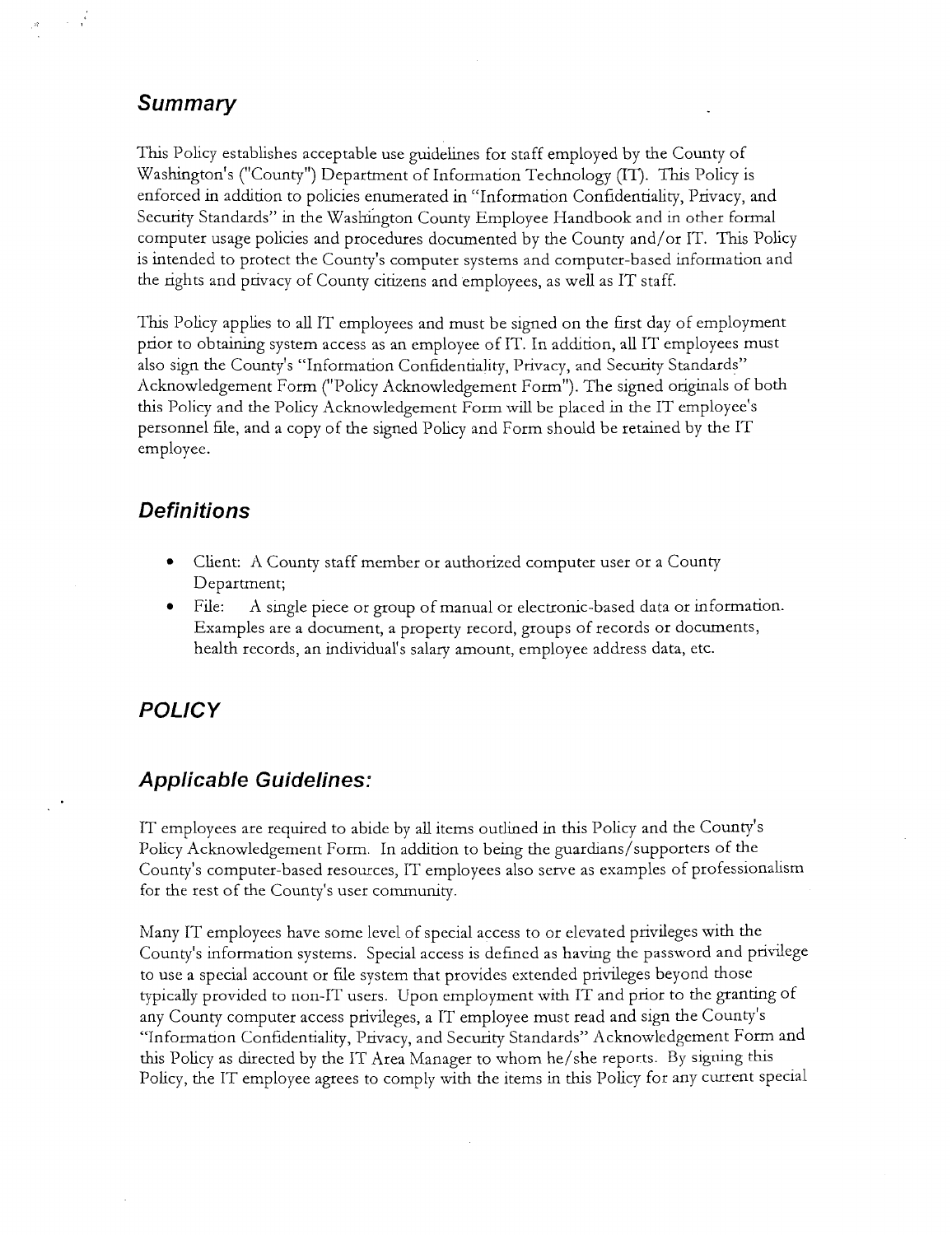access or privileges he/she is granted with the County's information systems as well as any future, additional privileges that may be granted to him/her while employed in IT.

# **Privacy of Client's Data/Information:**

 $\mathbf{p} = \mathbf{p} \times \mathbf{p}$ 

During the normal course of their job functions, certain IT employees may view a manual or a file belonging to a client or another IT employee. Examples are when IT employees must view someone's hle in the course of helping/supporting them, system trouble-shooting and correction, and system enhancement and implementation projects. Other, more technical examples include IT employees conducting file system and software audits; computer resource usage analysis; system security investigations; investigations into violations of the County computer usage policies; or other system monitoring, analysis, design, programming, data conversion, testing, installation, and troubleshooting activities at the request of the County's Human Resources Director and his/her designees for purposes of investigation.

The Area Manager for each IT employee will inform his/her employees of what access rights/ privileges are allowable for each of them. In all cases, IT employees must hold confidential and keep private computer-based hles and information that IT management by policy and/or dtrection states may not be shared with any other IT employee(s), any other County employee(s), and/or a third party.

When assisting a County's client, IT employees should follow these guidelines:

- Usage, disclosure, and reproduction in full or in part of the client's data/information  $\bullet$ are allowed only to the extent necessary to perform the work required to assist the client. Emphasis should be placed on restricting disclosure of the data/information to those IT employees who have a defined need for the data to perform their work in assisting the client.
- **e** Reproduction and/or dsclosure of a client's data/information to other County departments and/or third parties is not permitted unless written consent is provided to the IT employee by the client or directed to do so by an Area Manager/Supervisor and/or the Director of Human Resources.
- Unless directed otherwise by an Area Manager/Supervisor and/or the Director of Human Resources, IT employees will inquire of the client or someone the client designates as to whether to destroy or return all data/inforrnation or copies thereof to them. IT employees wdl execute any request for return or destruction immediately.

# **Proprietary Information:**

Due to the nature of County services, there are sigmficant occurrences of proprietary and sensitive information stored on/in the County's information systems/computers. This information can include, but is not limited to, personnel and financial information, criminal records, health records, and other sensitive information. Because various IT employees have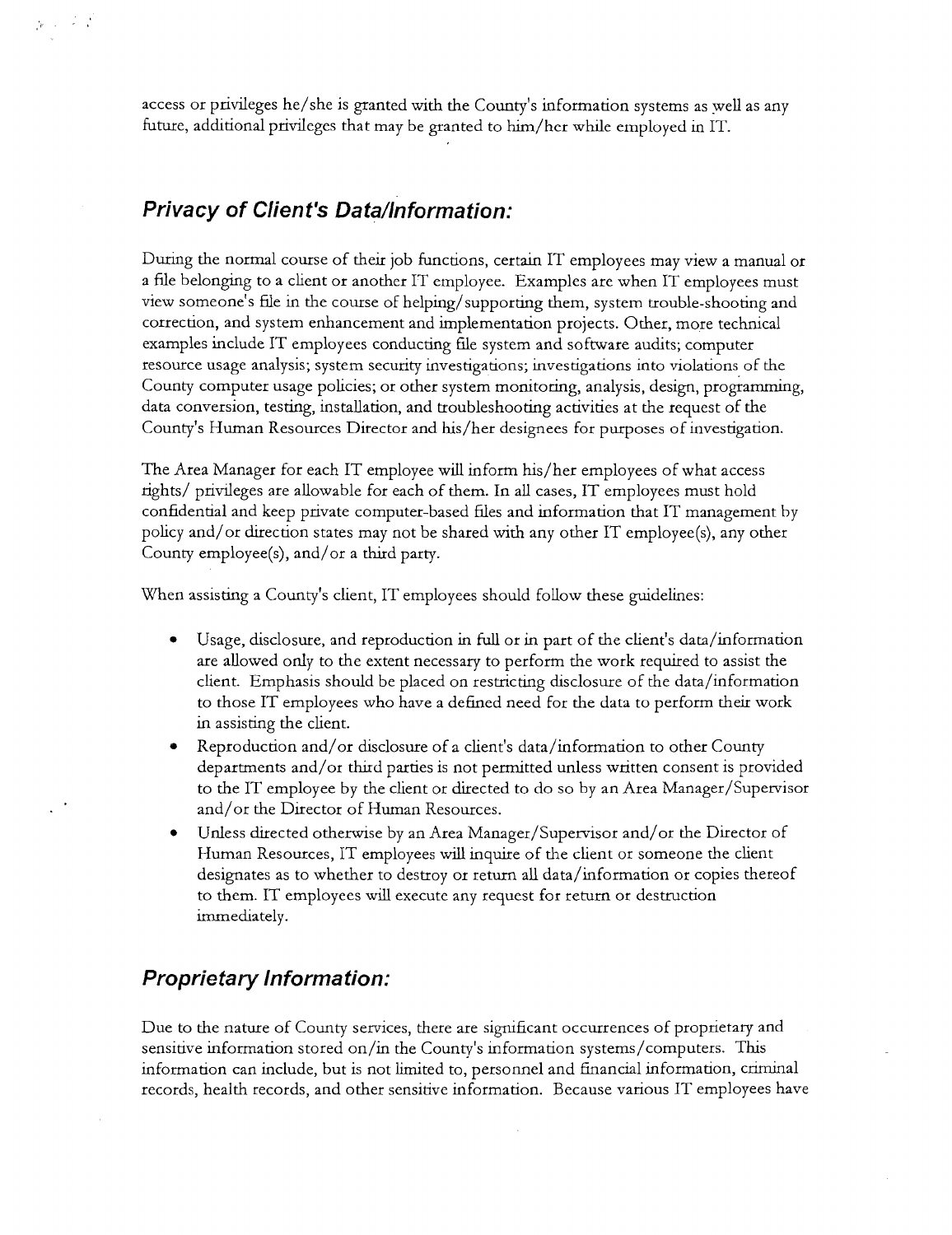I have read and understand this IT Employee Information Systems Information. Confidentiality, Privacy, and Security Standards completely and agree that failure to comply with the Policy constitutes grounds for immediate disciplinary action including but not limted to suspension or termination from employment with the County of Washmgton.

|  |  |  | IT Employee Name - Print |  |  |  |
|--|--|--|--------------------------|--|--|--|
|--|--|--|--------------------------|--|--|--|

IT Area working in - Print

IT Employee Signature Date

 $\sum_{\substack{1\leq i\leq n\\2\not\equiv 1}}\sum_{\substack{1\leq i\leq n\\i\neq j}}\sum_{\substack{1\leq i\leq n\\2\not\equiv 1}}\sum_{\substack{1\leq i\leq n\\2\not\equiv 1}}\sum_{\substack{1\leq i\leq n\\2\not\equiv 1}}\sum_{\substack{1\leq i\leq n\\2\not\equiv 1}}\sum_{\substack{1\leq i\leq n\\2\not\equiv 1}}\sum_{\substack{1\leq i\leq n\\2\not\equiv 1}}\sum_{\substack{1\leq i\leq n\\2\not\equiv$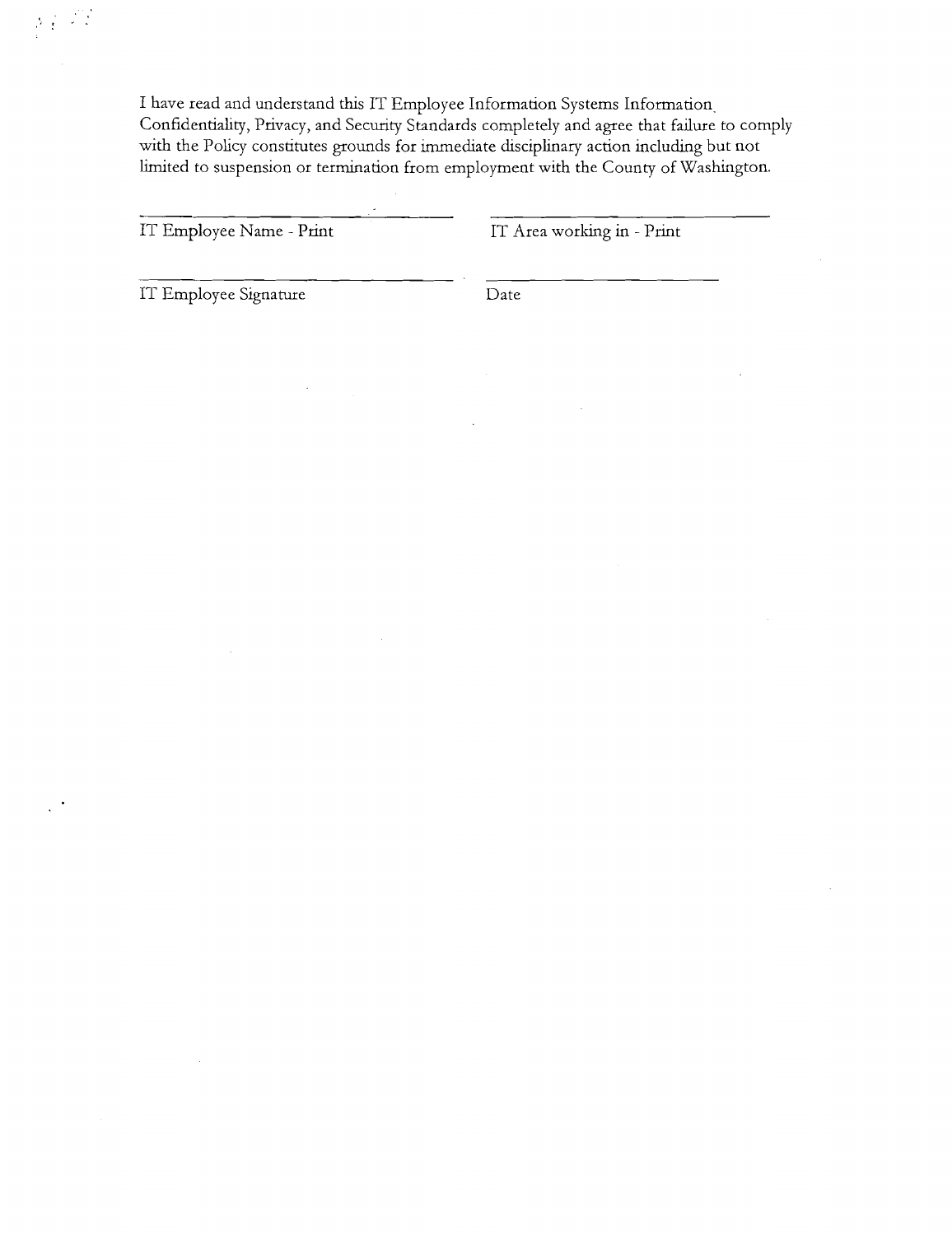full access to County systems and data files, they may have access to this proprietary and sensitive information. IT employees are responsible for ensuring that all such proprietary and sensitive information is protected from disclosure or modification. When dealing with sensitive information, IT employees shall use the following guidelines:

- Ensure appropriate measures are in place for protecting sensitive information.
- $\bullet$ Will not attempt to access sensitive information or any electronic communications/media for which they have not been given authorization.
- Will not make manual or electronic copies of sensitive information unless specifically permitted by the owner of the information unless directed otherwise by their IT Manager who in turn wdl receive guidance from Human Resources and/or County management authorized by the Commissioners' office.
- Will not disclose sensitive information to third parties unless directed to do so by Human Resources and/or County management authorized by the Commissioners' office.

# *Security lnvestiga tions:*

 $\label{eq:3.1} \begin{array}{c} \chi_{\rm{eff}}=\frac{1}{2} \left( \frac{1}{2} \right)^{\frac{1}{2}} \end{array}$ 

If the IT Director determines there is probable cause that a violation has occurred, Human Resources Management will be notified of the violation. Human Resources Management will then determine the next steps to be taken. Any investigation will be conducted by County staff as selected by Human Resources and/or County management authorized by the Commissioners' office. The County reserves the right to conduct any investigation and obtain any information contained in County computer systems, manual work hles and documentation, or any other areas that are a part of the County necessary to support its investigation.

If a IT employee is requested to participate in an investigation of another County employee or must view an employee's files (after receiving consent) during the normal course of his/her job duties, the IT employee must not disclose any information or details of the investiganon about the employee being investigated to any other County ernployee(s) or person(s) not associated with the County. Information concerning any County employee investigation should only be disclosed to the individual(s) as identified by Human Resources and/or County management authorized by the Commissioners' office and/or to a law enforcement agency.